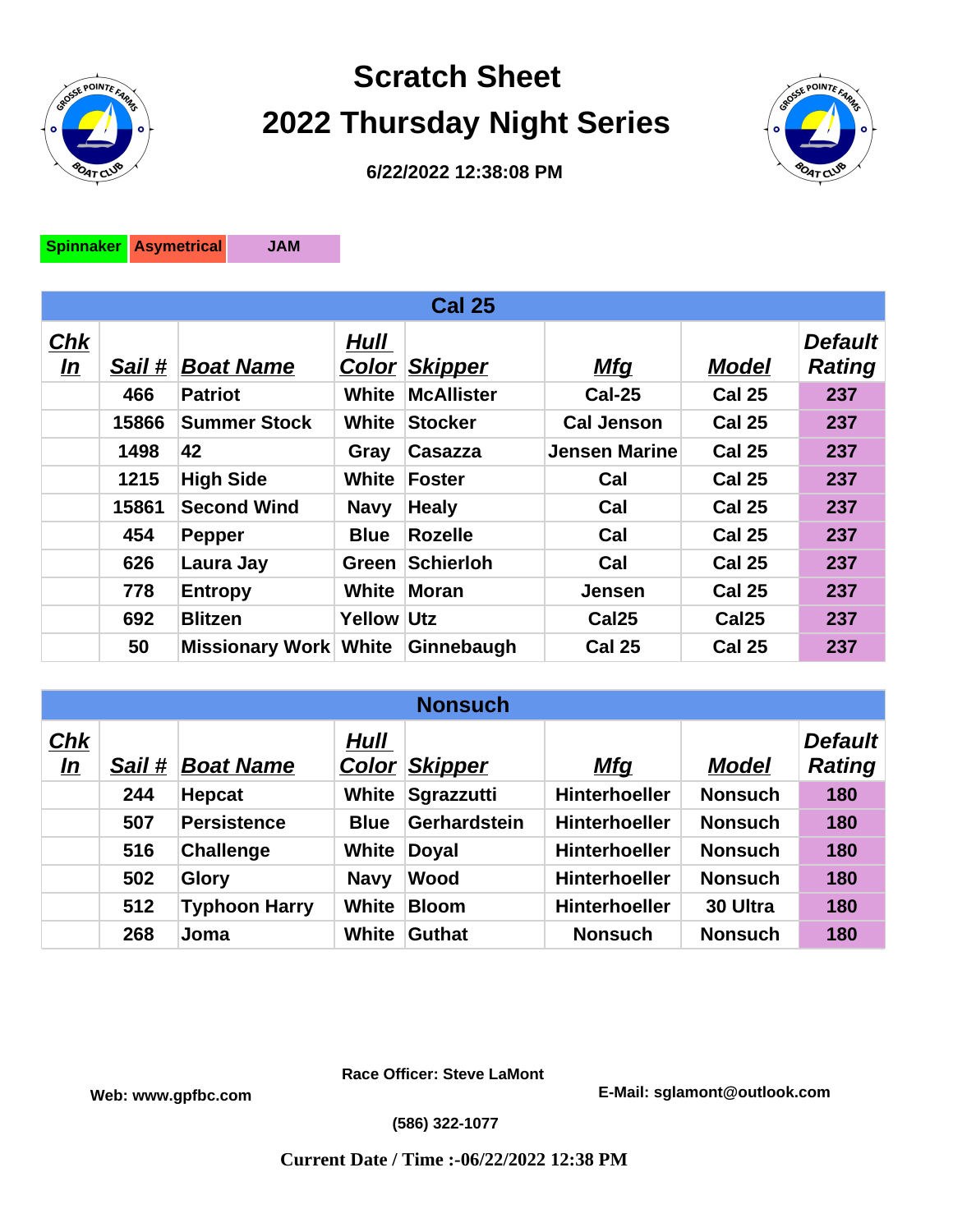

## **Scratch Sheet 2022 Thursday Night Series**



**6/22/2022 12:38:08 PM**

| <b>Spinnaker</b>        |        | <b>Asymetrical</b> | <b>JAM</b>       |                        |                 |                 |               |                                 |  |
|-------------------------|--------|--------------------|------------------|------------------------|-----------------|-----------------|---------------|---------------------------------|--|
| <b>Catalina 27</b>      |        |                    |                  |                        |                 |                 |               |                                 |  |
| <u>Chk</u><br><u>In</u> | Sail # |                    | <b>Boat Name</b> | Hull<br>$\text{Color}$ | <b>Skipper</b>  | <u>Mfq</u>      | <b>Model</b>  | <b>Default</b><br><b>Rating</b> |  |
|                         | 6016   | <b>Business</b>    |                  | White                  | <b>Maitland</b> | <b>Catalina</b> | <b>Cat 27</b> | 219                             |  |
|                         | 1646   | Escape             |                  |                        | White Zimmerman | <b>Catalina</b> | <b>Cat 27</b> | 219                             |  |
|                         | 6426   | <b>MEII Too</b>    |                  | <b>White Trost</b>     |                 | <b>Catalina</b> | <b>Cat 27</b> | 219                             |  |
|                         | 20820  | <b>Ballinderry</b> |                  | White                  | <b>Schmidt</b>  | <b>Catalina</b> | <b>Cat 27</b> | 219                             |  |
|                         | 5013   | <b>Ellen Rose</b>  |                  | White                  | Wright          | <b>Catalina</b> | <b>Cat 27</b> | 225                             |  |

| <b>Spin B</b>            |        |                    |                             |                  |                                           |                      |                                 |  |  |  |
|--------------------------|--------|--------------------|-----------------------------|------------------|-------------------------------------------|----------------------|---------------------------------|--|--|--|
| ${\bf Chk}$<br><u>In</u> | Sail # | <b>Boat Name</b>   | <b>Hull</b><br><u>Color</u> | <b>Skipper</b>   | <u>Mfq</u>                                | <b>Model</b>         | <b>Default</b><br><b>Rating</b> |  |  |  |
|                          | 25108  | <b>Baron</b>       | <b>Red</b>                  | <b>Stuck</b>     | J boat                                    | J <sub>29</sub>      | 117                             |  |  |  |
|                          | 25112  | <b>Nitasy</b>      | White                       | Weinkauf         | <b>Morgan</b><br>Nelson /<br><b>Marek</b> | Nelson /<br>Marek 36 | 121                             |  |  |  |
|                          | 377    | <b>Lady Luck</b>   | White                       | Lady             | Tartan                                    | <b>T10</b>           | 126                             |  |  |  |
|                          | 176    | <b>Friendship</b>  | <b>Navy</b>                 | <b>Scheibner</b> | Tartan                                    | T <sub>10</sub>      | 129                             |  |  |  |
|                          | 52142  | <b>Blues</b>       | <b>Blue</b>                 | <b>Nakai</b>     | <b>Alsberg</b>                            | <b>Express 27</b>    | 138                             |  |  |  |
|                          | 25551  | <b>Growl Tiger</b> | White                       | Thoma            | <b>Tartan</b>                             | 3000                 | 165                             |  |  |  |
|                          | 148    | <b>Ariel</b>       | <b>White</b>                | Aitken           | <b>Tartan</b>                             | Tartan 33            | 165                             |  |  |  |
|                          | 69     | <b>Tyeera</b>      | <b>White</b>                | <b>Roberts</b>   | <b>Pierson</b>                            | <b>Bristol 27</b>    | 252                             |  |  |  |

**Race Officer: Steve LaMont**

**Web: www.gpfbc.com E-Mail: sglamont@outlook.com**

**(586) 322-1077**